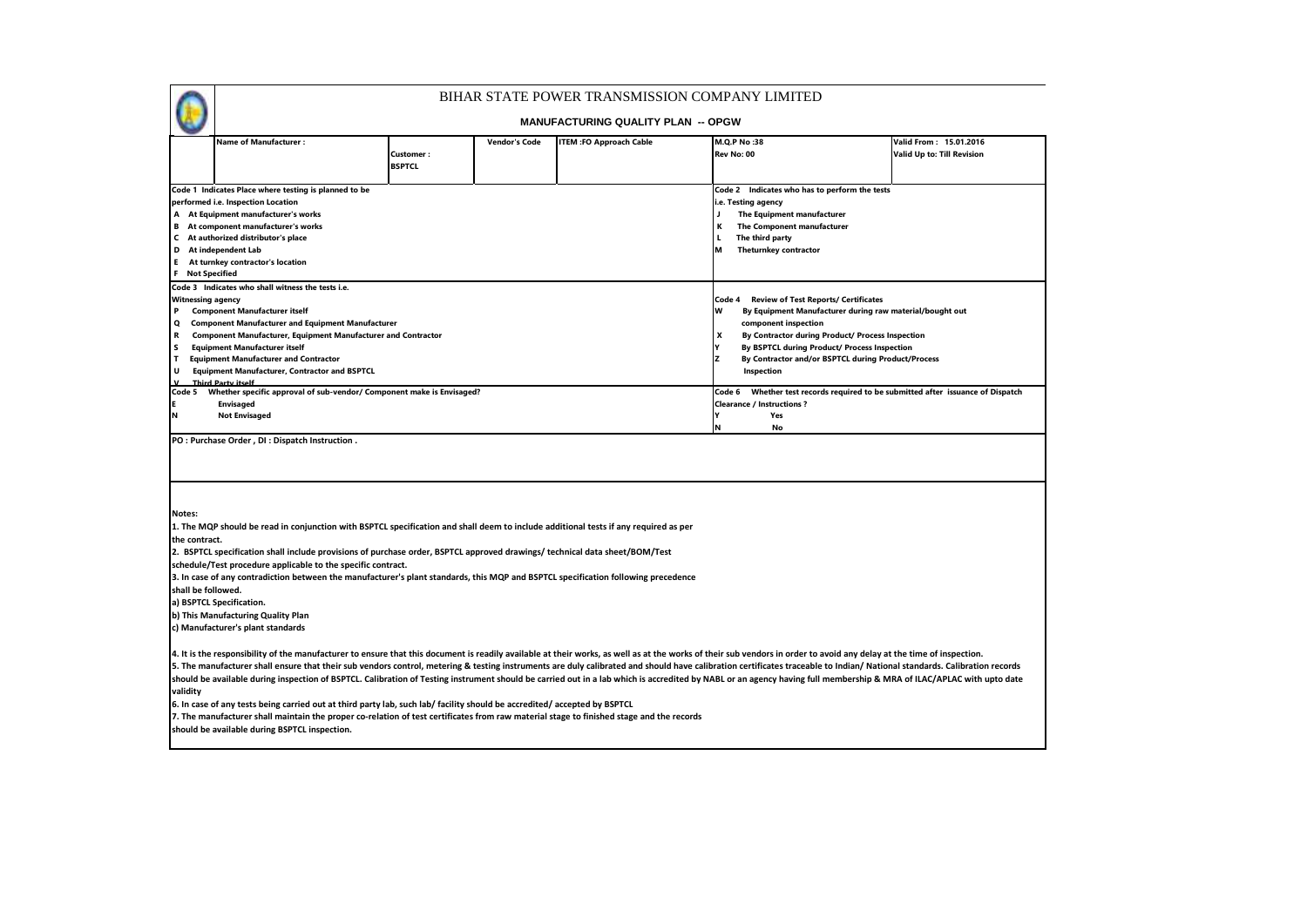|                   |                                                                                                                                                                                                                                                                                                                                                                                                                                                                                                                                                                                                                                                                                                                                                                                                                                                                                                                                                                                                                                                                                                                                                                                                                                                                                                                                                                                                                                                                                                                                                                                                                                                                                                                                                                                                     |                      |                                                  |                                             | BIHAR STATE POWER TRANSMISSION COMPANY LIMITED                 |                                            |                           |             |   |                         |   |                                                      |                |
|-------------------|-----------------------------------------------------------------------------------------------------------------------------------------------------------------------------------------------------------------------------------------------------------------------------------------------------------------------------------------------------------------------------------------------------------------------------------------------------------------------------------------------------------------------------------------------------------------------------------------------------------------------------------------------------------------------------------------------------------------------------------------------------------------------------------------------------------------------------------------------------------------------------------------------------------------------------------------------------------------------------------------------------------------------------------------------------------------------------------------------------------------------------------------------------------------------------------------------------------------------------------------------------------------------------------------------------------------------------------------------------------------------------------------------------------------------------------------------------------------------------------------------------------------------------------------------------------------------------------------------------------------------------------------------------------------------------------------------------------------------------------------------------------------------------------------------------|----------------------|--------------------------------------------------|---------------------------------------------|----------------------------------------------------------------|--------------------------------------------|---------------------------|-------------|---|-------------------------|---|------------------------------------------------------|----------------|
|                   |                                                                                                                                                                                                                                                                                                                                                                                                                                                                                                                                                                                                                                                                                                                                                                                                                                                                                                                                                                                                                                                                                                                                                                                                                                                                                                                                                                                                                                                                                                                                                                                                                                                                                                                                                                                                     |                      |                                                  |                                             | <b>MANUFACTURING QUALITY PLAN -- OPGW</b>                      |                                            |                           |             |   |                         |   |                                                      |                |
|                   | <b>Name of Manufacturer:</b>                                                                                                                                                                                                                                                                                                                                                                                                                                                                                                                                                                                                                                                                                                                                                                                                                                                                                                                                                                                                                                                                                                                                                                                                                                                                                                                                                                                                                                                                                                                                                                                                                                                                                                                                                                        |                      | <b>Customer:</b><br><b>BSPTCL</b>                | <b>Vendor's Code</b>                        | <b>ITEM :FO Approach Cable</b>                                 |                                            | M.Q.P No:38<br>Rev No: 00 |             |   |                         |   | Valid From: 15.01.2016<br>Valid Up to: Till Revision |                |
|                   | 8. The; Manufacturer shall show the approval of BSPTCL engineering for all contracts specific type tests, including specific type tests if any as per the BSPTCL specification at the time of final inspection.<br>9. All packing cases should be marked with BSPTCL LOA details, name of project, item description and Dispatch Clearance / Instructions number( by which material has been cleared for dispatch.<br>10. One copy of test report, Dispatch Clearance / Instructions shall also be sent along with the consignment.<br>11. Inspection of spares ordered by BSPTCL shall also be governed by provisions of this MQP. Items if not governed under MQP shall be offered for inspection as per the BSPTCL specifications/ Relevant Indian/<br>International specifications.<br>12. The manufacturer shall align their Quality System and that of their Sub vendors of latest ISO 9000 Quality standards.<br>13. In case of Change of name of sub vendor the manufacturer shall submit request to update the same along with supporting documents.<br>14. Whenever Indian / International standard are referred their last amendment shall be included.<br>15. Raw material / bought out items (envisaged) shall be procured from Approved source only.<br>16. All Out sourced services'shall be from approved source only.<br>17. Surveillance checks shall be carried out by BSPTCL sources as and when deemed necessary no inspection call to be given for surveillance check.<br>18. BSPTCL may review the effective implementation of the processes during the product - inspection / process inspection.In case any violations in process or process parameters are observed, the reason along with<br>corrective & preventive, measure shall beconveyed to BSPTCL within 2 weeks. |                      |                                                  |                                             |                                                                |                                            |                           |             |   |                         |   |                                                      |                |
|                   |                                                                                                                                                                                                                                                                                                                                                                                                                                                                                                                                                                                                                                                                                                                                                                                                                                                                                                                                                                                                                                                                                                                                                                                                                                                                                                                                                                                                                                                                                                                                                                                                                                                                                                                                                                                                     |                      |                                                  |                                             |                                                                |                                            |                           |             |   |                         |   |                                                      |                |
|                   |                                                                                                                                                                                                                                                                                                                                                                                                                                                                                                                                                                                                                                                                                                                                                                                                                                                                                                                                                                                                                                                                                                                                                                                                                                                                                                                                                                                                                                                                                                                                                                                                                                                                                                                                                                                                     |                      |                                                  |                                             | <b>Section A Raw Materials</b>                                 |                                            |                           |             |   |                         |   |                                                      |                |
| SI.No.            | Components /<br><b>Operations &amp;</b><br><b>Description of Test</b>                                                                                                                                                                                                                                                                                                                                                                                                                                                                                                                                                                                                                                                                                                                                                                                                                                                                                                                                                                                                                                                                                                                                                                                                                                                                                                                                                                                                                                                                                                                                                                                                                                                                                                                               | <b>Type of Check</b> | Quantum of Check /<br><b>Sampling with basis</b> | Reference<br>document for<br><b>Testing</b> | <b>Acceptance Norms</b>                                        | <b>Format of Record</b>                    |                           |             |   | <b>Applicable Codes</b> |   |                                                      | <b>Remarks</b> |
|                   |                                                                                                                                                                                                                                                                                                                                                                                                                                                                                                                                                                                                                                                                                                                                                                                                                                                                                                                                                                                                                                                                                                                                                                                                                                                                                                                                                                                                                                                                                                                                                                                                                                                                                                                                                                                                     |                      |                                                  |                                             |                                                                |                                            |                           |             |   |                         |   |                                                      |                |
|                   |                                                                                                                                                                                                                                                                                                                                                                                                                                                                                                                                                                                                                                                                                                                                                                                                                                                                                                                                                                                                                                                                                                                                                                                                                                                                                                                                                                                                                                                                                                                                                                                                                                                                                                                                                                                                     |                      |                                                  |                                             |                                                                |                                            | $\mathbf{1}$              | $\mathbf 2$ | 3 | $\overline{4}$          | 5 | 6                                                    |                |
| 1.1 Optical Fibre |                                                                                                                                                                                                                                                                                                                                                                                                                                                                                                                                                                                                                                                                                                                                                                                                                                                                                                                                                                                                                                                                                                                                                                                                                                                                                                                                                                                                                                                                                                                                                                                                                                                                                                                                                                                                     |                      |                                                  |                                             |                                                                |                                            |                           |             |   |                         |   |                                                      | E              |
|                   | <b>Attenuation</b>                                                                                                                                                                                                                                                                                                                                                                                                                                                                                                                                                                                                                                                                                                                                                                                                                                                                                                                                                                                                                                                                                                                                                                                                                                                                                                                                                                                                                                                                                                                                                                                                                                                                                                                                                                                  |                      | 100% of fibers                                   |                                             | <b>BSPTCL Approved</b><br>Drawing and<br><b>Specifications</b> | <b>Supplier Test</b><br><b>Certificate</b> | B                         | Κ           |   | W                       |   |                                                      |                |
| 1.1.1             | <b>Coefficient</b>                                                                                                                                                                                                                                                                                                                                                                                                                                                                                                                                                                                                                                                                                                                                                                                                                                                                                                                                                                                                                                                                                                                                                                                                                                                                                                                                                                                                                                                                                                                                                                                                                                                                                                                                                                                  | <b>Measurement</b>   |                                                  | IEC 60793-1-40                              |                                                                |                                            |                           |             |   |                         |   |                                                      |                |
| 1.1.2             | <b>Point Discontinuity</b><br>of Attenuation                                                                                                                                                                                                                                                                                                                                                                                                                                                                                                                                                                                                                                                                                                                                                                                                                                                                                                                                                                                                                                                                                                                                                                                                                                                                                                                                                                                                                                                                                                                                                                                                                                                                                                                                                        | <b>Measurement</b>   | 100% of fibers                                   | IEC 60793-1-40                              | <b>BSPTCL Approved</b><br>Drawing and<br><b>Specifications</b> | <b>Supplier Test</b><br>Certificate        | B                         | κ           |   | W                       |   | N                                                    |                |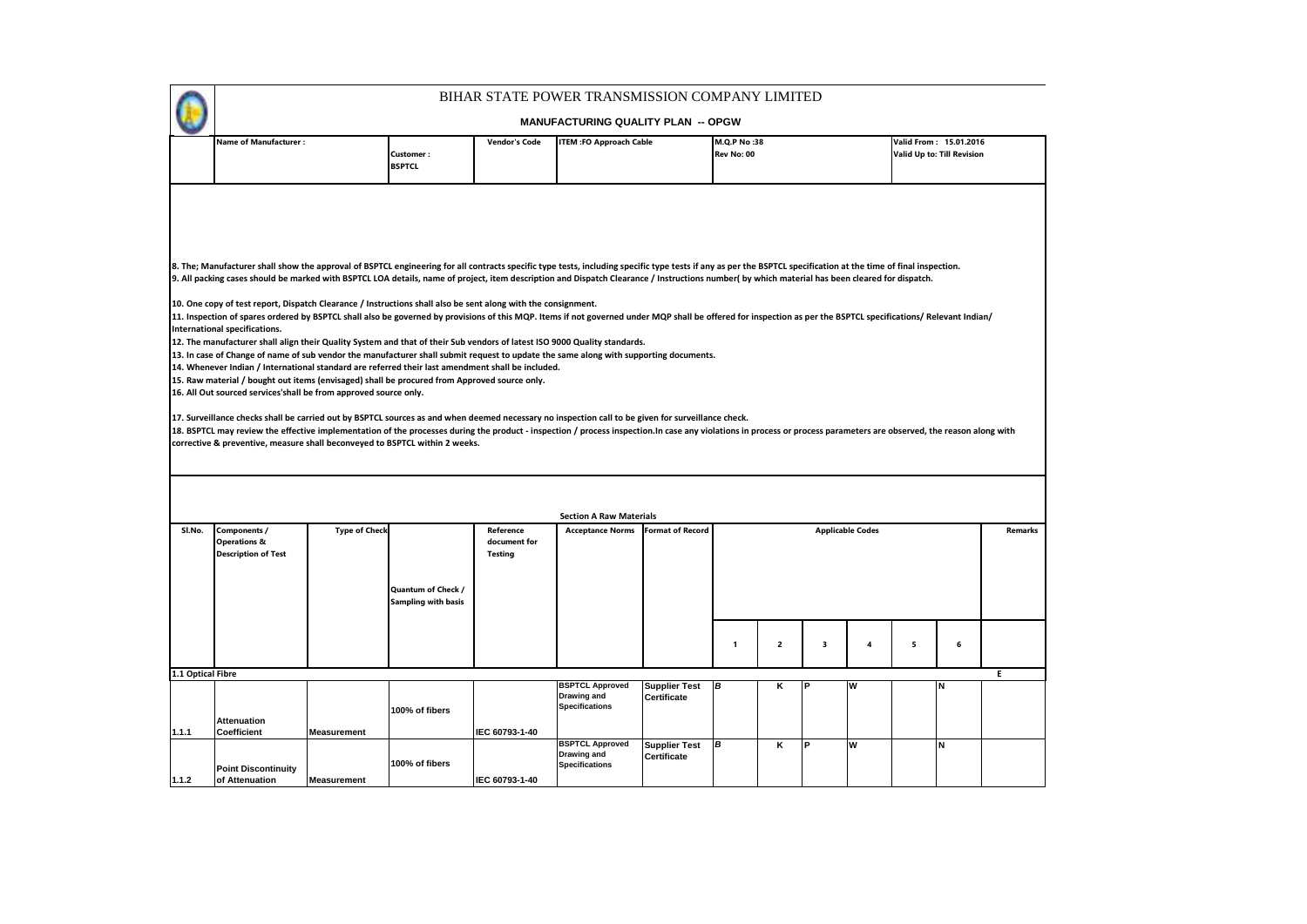|         |                                                                                       |                    |                            | BIHAR STATE POWER TRANSMISSION COMPANY LIMITED | <b>MANUFACTURING QUALITY PLAN -- OPGW</b>                      |                                            |                           |    |           |          |                                                             |  |
|---------|---------------------------------------------------------------------------------------|--------------------|----------------------------|------------------------------------------------|----------------------------------------------------------------|--------------------------------------------|---------------------------|----|-----------|----------|-------------------------------------------------------------|--|
|         | <b>Name of Manufacturer:</b>                                                          |                    | Customer:<br><b>BSPTCL</b> | <b>Vendor's Code</b>                           | <b>ITEM :FO Approach Cable</b>                                 |                                            | M.Q.P No:38<br>Rev No: 00 |    |           |          | Valid From: 15.01.2016<br><b>Valid Up to: Till Revision</b> |  |
| 1.1.3   | <b>Chromatic</b><br><b>Dispersion</b>                                                 | <b>Measurement</b> | 100% of fibers             | IEC 60793-1-42                                 | <b>BSPTCL Approved</b><br>Drawing and<br><b>Specifications</b> | <b>Supplier Test</b><br>Certificate        | lв.                       | κ  | l P       | <b>W</b> | İΝ                                                          |  |
| 1.1.4   | Mode Field Diameter Measurement                                                       |                    | 100% of fibers             | IEC 60793-1-45                                 | <b>BSPTCL Approved</b><br>Drawing and<br><b>Specifications</b> | <b>Supplier Test</b><br><b>Certificate</b> | lв.                       | Κ  |           | W        | N                                                           |  |
| 1.1.5   | <b>Fiber Cutoff</b><br>Wavelength                                                     | <b>Measurement</b> | 100% of fibers             | IEC 60793-1-44                                 | <b>BSPTCL Approved</b><br>Drawing and<br><b>Specifications</b> | <b>Supplier Test</b><br>Certificate)       | lв.                       | κ  | P         | W        | N                                                           |  |
| 1.1.6   | <b>Fiber Geometry (core-</b><br>clad concentricity<br>error and Cladding<br>diameter) | <b>Measurement</b> | 100% of fibers             | IEC 60793-1-20                                 | <b>BSPTCL Approved</b><br>Drawing and<br><b>Specifications</b> | <b>Supplier Test</b><br>Certificate)       | в                         | ĸ  | <b>IP</b> | W        | N                                                           |  |
| 1.1.7   | <b>Fiber Tensile proof</b><br>test                                                    | <b>Measurement</b> | 100% of fibers             | <b>BSPTCL technical</b><br>specification       | <b>BSPTCL Approved</b><br>Drawing and<br><b>Specifications</b> | <b>Supplier Test</b><br>Certificate)       | B                         | ĸ  | P         | W        | N                                                           |  |
|         |                                                                                       |                    |                            |                                                | <b>Section A Raw Materials</b>                                 |                                            |                           |    |           |          |                                                             |  |
| 1.2 Ink |                                                                                       |                    |                            |                                                |                                                                |                                            |                           | Е  |           |          |                                                             |  |
| 1.2.1   | Color                                                                                 | <b>Measurement</b> | <b>EM Specs.</b>           | <b>Test certificate</b><br>from supplier       | <b>BSPTCL Approved</b><br>Drawing and<br><b>Specifications</b> | <b>Supplier TC</b>                         | Iв                        | Ιĸ | P         | W        | İΝ                                                          |  |
| 1.2.2   | <b>Viscosity</b>                                                                      | <b>Measurement</b> | <b>EM Specs.</b>           | <b>Test certificate</b><br>from supplier       | <b>BSPTCL Approved</b><br>Drawing and<br><b>Specifications</b> | <b>Supplier TC</b>                         | Iв                        | K  | IР        | W        | İΝ                                                          |  |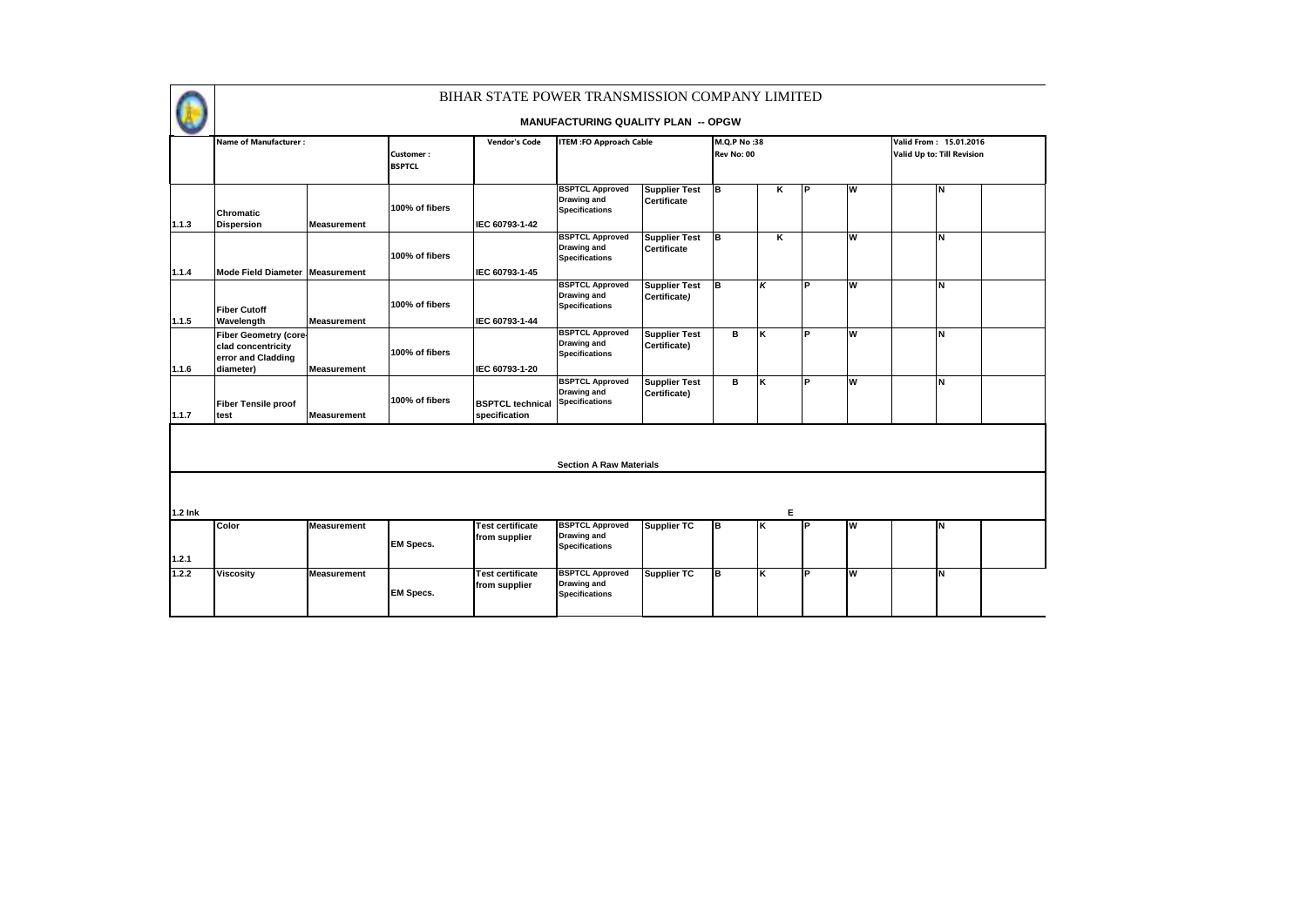

|                | <b>Name of Manufacturer:</b> |                    |                  | <b>Vendor's Code</b>                     | <b>ITEM :FO Approach Cable</b>              |                    | M.Q.P No:38 |   |     |   | Valid From: 15.01.2016     |  |
|----------------|------------------------------|--------------------|------------------|------------------------------------------|---------------------------------------------|--------------------|-------------|---|-----|---|----------------------------|--|
|                |                              |                    | <b>Customer:</b> |                                          |                                             |                    | Rev No: 00  |   |     |   | Valid Up to: Till Revision |  |
|                |                              |                    | <b>BSPTCL</b>    |                                          |                                             |                    |             |   |     |   |                            |  |
|                |                              |                    |                  |                                          |                                             |                    |             |   |     |   |                            |  |
|                |                              |                    |                  |                                          | <b>Section A Raw Materials</b>              |                    |             |   |     |   |                            |  |
| 1.3 Jelly      |                              |                    |                  |                                          |                                             |                    |             |   | Е   |   |                            |  |
|                |                              |                    |                  |                                          | <b>BSPTCL Approved</b>                      | <b>Supplier TC</b> | B           | K | lP. | w | N                          |  |
|                |                              |                    | <b>EM Specs.</b> |                                          | Drawing and<br><b>Specifications</b>        |                    |             |   |     |   |                            |  |
| 1.3.1          | <b>Flash Point</b>           | <b>Measurement</b> |                  | <b>BSPTCL</b> technical<br>specification |                                             |                    |             |   |     |   |                            |  |
|                |                              |                    |                  |                                          |                                             |                    |             |   |     |   |                            |  |
|                |                              |                    |                  |                                          | <b>BSPTCL Approved</b><br>Drawing and       | <b>Supplier TC</b> | B           | K | ΙP  | W | N                          |  |
|                |                              |                    | <b>EM Specs.</b> | <b>BSPTCL technical</b>                  | <b>Specifications</b>                       |                    |             |   |     |   |                            |  |
| 1.3.2          | Drop point                   | <b>Measurement</b> |                  | specification                            |                                             |                    |             |   |     |   |                            |  |
|                |                              |                    |                  |                                          | <b>BSPTCL Approved</b>                      | <b>Supplier TC</b> | lв          | K | l P | W | N                          |  |
|                |                              |                    |                  |                                          | Drawing and                                 |                    |             |   |     |   |                            |  |
|                | <b>Cone Penetration</b>      |                    | <b>EM Specs.</b> | <b>BSPTCL technical</b>                  | <b>Specifications</b>                       |                    |             |   |     |   |                            |  |
| 1.3.3          | Test @ 25 $^{\circ}$ C       | <b>Measurement</b> |                  | specification                            |                                             |                    |             |   |     |   |                            |  |
|                |                              |                    |                  | <b>Test certificate</b>                  | <b>BSPTCL Approved</b>                      | <b>Supplier TC</b> | B           | κ | P   | W | N                          |  |
|                |                              |                    |                  | from supplier                            | Drawing and                                 |                    |             |   |     |   |                            |  |
|                | <b>Cone Penetration</b>      |                    | <b>EM Specs.</b> |                                          | <b>Specifications</b>                       |                    |             |   |     |   |                            |  |
| 1.3.4          | Test $@ -40$ <sup>o</sup> C  | <b>Measurement</b> |                  |                                          |                                             |                    |             |   |     |   |                            |  |
|                |                              |                    |                  | <b>Test certificate</b>                  | <b>BSPTCL Approved</b>                      | <b>Supplier TC</b> | B           | ĸ | ΙP  | W | z                          |  |
|                |                              |                    | <b>EM Specs.</b> | from supplier                            | <b>Drawing and</b><br><b>Specifications</b> |                    |             |   |     |   |                            |  |
|                | Oil seperation at            |                    |                  |                                          |                                             |                    |             |   |     |   |                            |  |
| 1.3.5          | 100°C                        | <b>Measurement</b> |                  |                                          |                                             |                    |             |   |     |   |                            |  |
|                |                              |                    |                  |                                          |                                             |                    |             |   |     |   |                            |  |
|                |                              |                    |                  |                                          |                                             |                    |             |   |     |   |                            |  |
|                |                              |                    |                  |                                          | <b>Section A Raw Materials</b>              |                    |             |   |     |   |                            |  |
|                |                              |                    |                  |                                          |                                             |                    |             |   |     |   |                            |  |
|                |                              |                    |                  |                                          |                                             |                    |             |   |     |   |                            |  |
|                |                              |                    |                  |                                          |                                             |                    |             |   |     |   |                            |  |
| <b>1.4 FRP</b> |                              |                    |                  |                                          |                                             |                    |             | Е |     |   |                            |  |
|                |                              |                    |                  | <b>Test certificate</b>                  | <b>BSPTCL Approved</b>                      | <b>Supplier TC</b> | B           | κ | ΙP  | W | N                          |  |
|                |                              |                    |                  | from supplier                            | <b>Drawing and</b>                          |                    |             |   |     |   |                            |  |
|                | Diameter /Min bend           |                    | <b>EM Specs.</b> |                                          | <b>Specifications</b>                       |                    |             |   |     |   |                            |  |
| 1.4.1          | diamter                      | <b>Measurement</b> |                  |                                          |                                             |                    |             |   |     |   |                            |  |
|                |                              |                    |                  | <b>Test certificate</b>                  | <b>BSPTCL Approved</b>                      | <b>Supplier TC</b> | B           | κ | l P | W | N                          |  |
|                |                              |                    | <b>EM Specs.</b> | from supplier                            | Drawing and                                 |                    |             |   |     |   |                            |  |
|                | Tensile strength at          |                    |                  |                                          | <b>Specifications</b>                       |                    |             |   |     |   |                            |  |
| 1.4.2          | <b>Break</b>                 | <b>Measurement</b> |                  |                                          |                                             |                    |             |   |     |   |                            |  |
|                |                              |                    |                  | <b>Test certificate</b>                  | <b>BSPTCL Approved</b>                      | <b>Supplier TC</b> | B           | κ | P   | W | N                          |  |
|                |                              |                    | <b>EM Specs.</b> | from supplier                            | <b>Drawing and</b><br><b>Specifications</b> |                    |             |   |     |   |                            |  |
| 1.4.3          | <b>Elongation at break</b>   | <b>Measurement</b> |                  |                                          |                                             |                    |             |   |     |   |                            |  |
|                |                              |                    |                  |                                          |                                             |                    |             |   | Þ   | W | N                          |  |
|                |                              |                    |                  | <b>Test certificate</b>                  | <b>BSPTCL Approved</b><br>Drawing and       | <b>Supplier TC</b> | lв          | K |     |   |                            |  |
|                | Wter absorption after        |                    | <b>EM Specs.</b> | from supplier                            | <b>Specifications</b>                       |                    |             |   |     |   |                            |  |
| 1.4.5          | 24Hrs                        | <b>Measurement</b> |                  |                                          |                                             |                    |             |   |     |   |                            |  |
|                | Tensilemodulous              |                    |                  | <b>Test certificate</b>                  | <b>BSPTCL Approved</b>                      | <b>Supplier TC</b> | B           | K | P   | W | N                          |  |
|                | ,Flexural                    |                    |                  | from supplier                            | <b>Drawing and</b>                          |                    |             |   |     |   |                            |  |
|                | strength, Flexurel           |                    | <b>EM Specs.</b> |                                          | <b>Specifications</b>                       |                    |             |   |     |   |                            |  |
| 1.4.6          | modulous                     | <b>Measurement</b> |                  |                                          |                                             |                    |             |   |     |   |                            |  |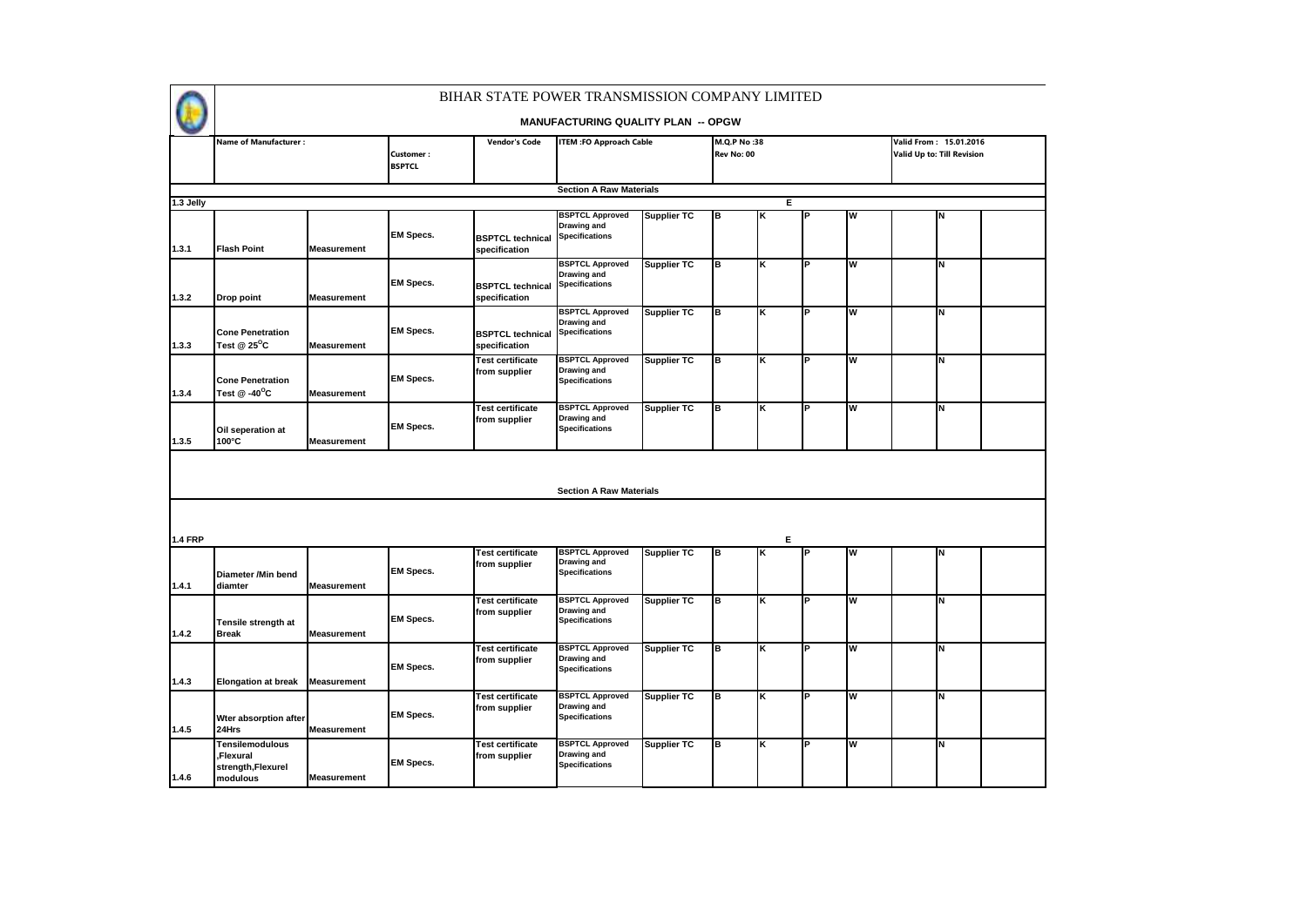|               |                                                     |                    |                            | BIHAR STATE POWER TRANSMISSION COMPANY LIMITED |                                                                |                    |                           |    |     |          |                                                             |  |
|---------------|-----------------------------------------------------|--------------------|----------------------------|------------------------------------------------|----------------------------------------------------------------|--------------------|---------------------------|----|-----|----------|-------------------------------------------------------------|--|
|               |                                                     |                    |                            |                                                | <b>MANUFACTURING QUALITY PLAN -- OPGW</b>                      |                    |                           |    |     |          |                                                             |  |
|               | <b>Name of Manufacturer:</b>                        |                    | Customer:<br><b>BSPTCL</b> | <b>Vendor's Code</b>                           | <b>ITEM:FO Approach Cable</b>                                  |                    | M.O.P No:38<br>Rev No: 00 |    |     |          | Valid From: 15.01.2016<br><b>Valid Up to: Till Revision</b> |  |
| 1.4.7         | Heat<br>stress, Hydrogen<br>generation              | <b>Measurement</b> | <b>EM Specs.</b>           | <b>Test certificate</b><br>from supplier       | <b>BSPTCL Approved</b><br>Drawing and<br><b>Specifications</b> | <b>Supplier TC</b> | Iв                        | Κ  | P   | Iw       | N                                                           |  |
| 1.4.8         | <b>Coefficient of</b><br><b>Thermal expansion</b>   | <b>Measurement</b> | <b>EM Specs.</b>           | <b>Test certificate</b><br>from supplier       | <b>BSPTCL Approved</b><br>Drawing and<br><b>Specifications</b> | <b>Supplier TC</b> | lв                        | Ιĸ | ΙP  | W        | İΝ                                                          |  |
|               |                                                     |                    |                            |                                                | <b>Section A Raw Materials</b>                                 |                    |                           |    |     |          |                                                             |  |
| 1.5 ECCS Tape |                                                     |                    |                            |                                                |                                                                |                    |                           |    | Е   |          |                                                             |  |
| 1.5.1         | Thickness                                           | <b>Measurement</b> | <b>EM Specs.</b>           | <b>Test certificate</b><br>from supplier       | <b>BSPTCL Approved</b><br>Drawing and<br><b>Specifications</b> | <b>Supplier TC</b> | Iв                        | K  | l P | <b>W</b> | N                                                           |  |
| 1.5.2         | <b>Tensile Strength</b>                             | <b>Measurement</b> | <b>EM Specs.</b>           | <b>Test certificate</b><br>from supplier       | <b>BSPTCL Approved</b><br>Drawing and<br><b>Specifications</b> | <b>Supplier TC</b> | lв                        | K  | Þ   | İW       | N                                                           |  |
| 1.5.3         | <b>Coating to steel</b><br><b>Adhesion sterngth</b> | measurement        | <b>EM Specs.</b>           | <b>Test certificate</b><br>from supplier       | <b>BSPTCL Approved</b><br>Drawing and<br><b>Specifications</b> | <b>Supplier TC</b> | B                         | K  | ĪР  | W        | N                                                           |  |
| 1.5.4         | <b>Elongattion at break measurement</b>             |                    | <b>EM Specs.</b>           | <b>Test certificate</b><br>from supplier       | <b>BSPTCL Approved</b><br>Drawing and<br><b>Specifications</b> | <b>Supplier TC</b> | lв                        | K  | ΙP  | W        | İΝ                                                          |  |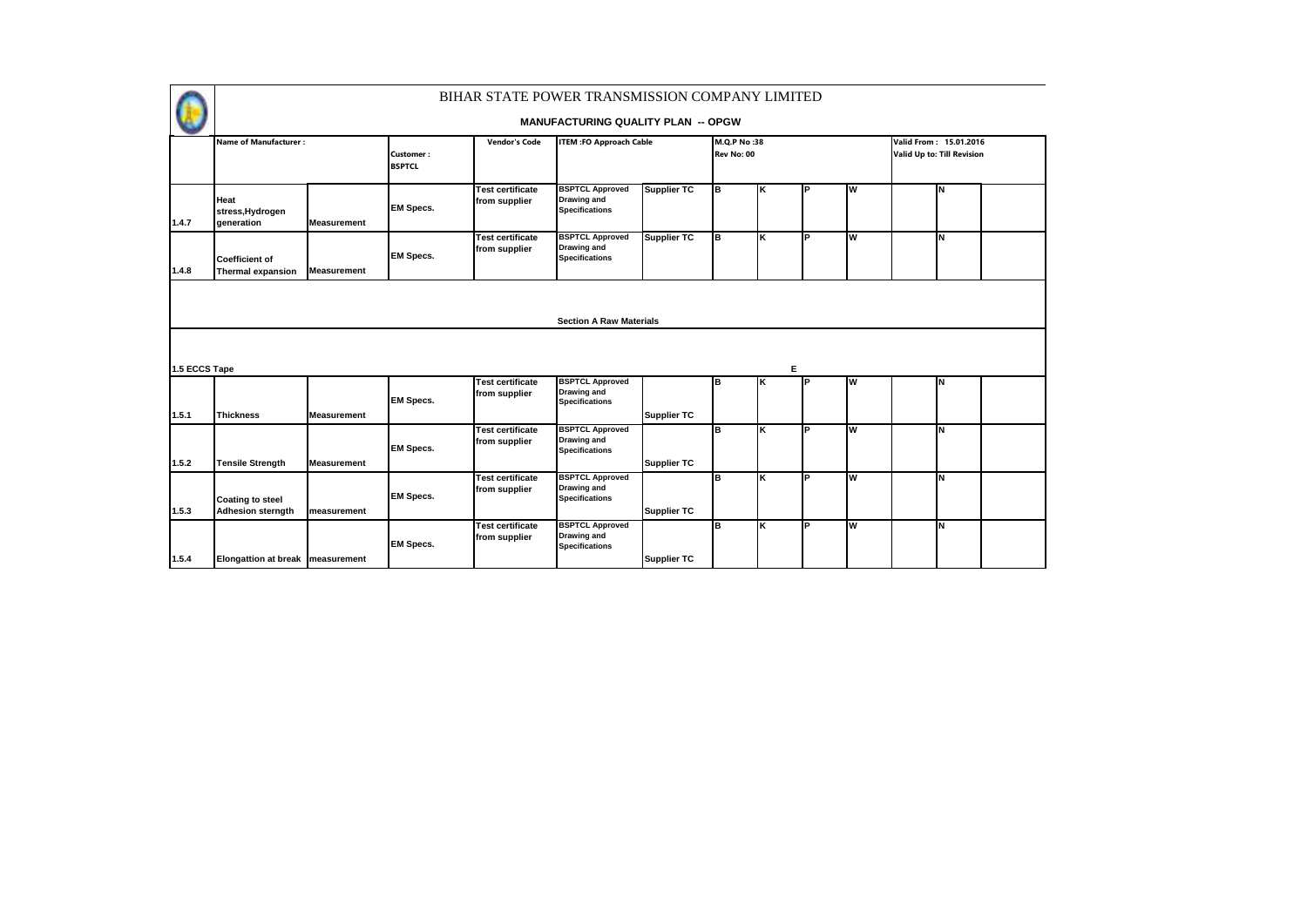

### **MANUFACTURING QUALITY PLAN -- OPGW**

|                | <b>Name of Manufacturer:</b>             |                                          | Customer:        | <b>Vendor's Code</b>                     | <b>ITEM :FO Approach Cable</b>                                        |                                          | M.Q.P No:38<br>Rev No: 00 |    |    |   | Valid From: 15.01.2016<br><b>Valid Up to: Till Revision</b> |  |
|----------------|------------------------------------------|------------------------------------------|------------------|------------------------------------------|-----------------------------------------------------------------------|------------------------------------------|---------------------------|----|----|---|-------------------------------------------------------------|--|
|                |                                          |                                          | <b>BSPTCL</b>    |                                          |                                                                       |                                          |                           |    |    |   |                                                             |  |
|                |                                          |                                          |                  |                                          | <b>Section A Raw Materials</b>                                        |                                          |                           |    |    |   |                                                             |  |
|                | 1.6 HDPE (High Density Poly Ethylene)    |                                          |                  |                                          |                                                                       |                                          |                           |    | Е  |   |                                                             |  |
|                |                                          |                                          | <b>EM Specs.</b> | <b>Test certificate</b><br>from supplier | <b>BSPTCL Approved</b><br><b>Drawing and</b><br><b>Specifications</b> |                                          | B                         | Κ  | P  | W | N                                                           |  |
| 1.6.1          | <b>Density</b><br><b>Melt flow index</b> | <b>Measurement</b>                       | <b>EM Specs.</b> | <b>Test certificate</b><br>from supplier | <b>BSPTCL Approved</b><br><b>Drawing and</b><br><b>Specifications</b> | <b>Supplier TC</b>                       | B                         | K  | ΙP | W | N                                                           |  |
| 1.6.2<br>1.6.3 | <b>Carbon black</b><br>content           | <b>Measurement</b><br><b>Measurement</b> | <b>EM Specs.</b> | <b>Test certificate</b><br>from supplier | <b>BSPTCL Approved</b><br><b>Drawing and</b><br><b>Specifications</b> | <b>Supplier TC</b><br><b>Supplier TC</b> | B                         | κ  | P  | W | N                                                           |  |
| 1.6.4          | Tensile strength                         | <b>Measurement</b>                       | <b>EM Specs.</b> | <b>Test certificate</b><br>from supplier | <b>BSPTCL Approved</b><br>Drawing and<br><b>Specifications</b>        | <b>Supplier TC</b>                       | lв                        | K  | P  | W | İΝ                                                          |  |
| 1.6.5          | <b>Elongation at break</b>               | <b>Measurement</b>                       | <b>EM Specs.</b> | <b>Test certificate</b><br>from supplier | <b>BSPTCL Approved</b><br><b>Drawing and</b><br><b>Specifications</b> | <b>Supplier TC</b>                       | B                         | K  | P  | W | N                                                           |  |
| 1.6.6          | <b>Oxidation Induction</b><br>time       | <b>Measurement</b>                       | <b>EM Specs.</b> | <b>Test certificate</b><br>from supplier | <b>BSPTCL Approved</b><br>Drawing and<br><b>Specifications</b>        | <b>Supplier TC</b>                       | lв                        | K  | ΙP | W | lΝ                                                          |  |
|                |                                          |                                          |                  |                                          | <b>Section B Inprocess</b>                                            |                                          |                           |    |    |   |                                                             |  |
|                | 2.1 Coloring Process (Coloring Stage)    |                                          |                  |                                          |                                                                       |                                          |                           |    |    |   |                                                             |  |
| 2.1.1          | Appearance                               | Naked eye                                | 100% of fibers   | <b>Test certificate</b><br>from supplier | <b>Smooth</b>                                                         | In process Test<br>Report                | А                         | J. | ls | W | İΝ                                                          |  |
| 2.1.2          | <b>Attenuation</b><br>coefficient        | <b>Measurement</b>                       | 100% of fibers   | IEC 60793-1-40                           | <0.35 dB/km @<br>1310nm                                               | In process Test<br>Report                | А                         |    | ls | W | IN                                                          |  |
|                |                                          |                                          |                  |                                          | <0.21dB/km @1550nm                                                    |                                          |                           |    |    |   |                                                             |  |
|                |                                          |                                          |                  |                                          | <b>Section B Inprocess</b>                                            |                                          |                           |    |    |   |                                                             |  |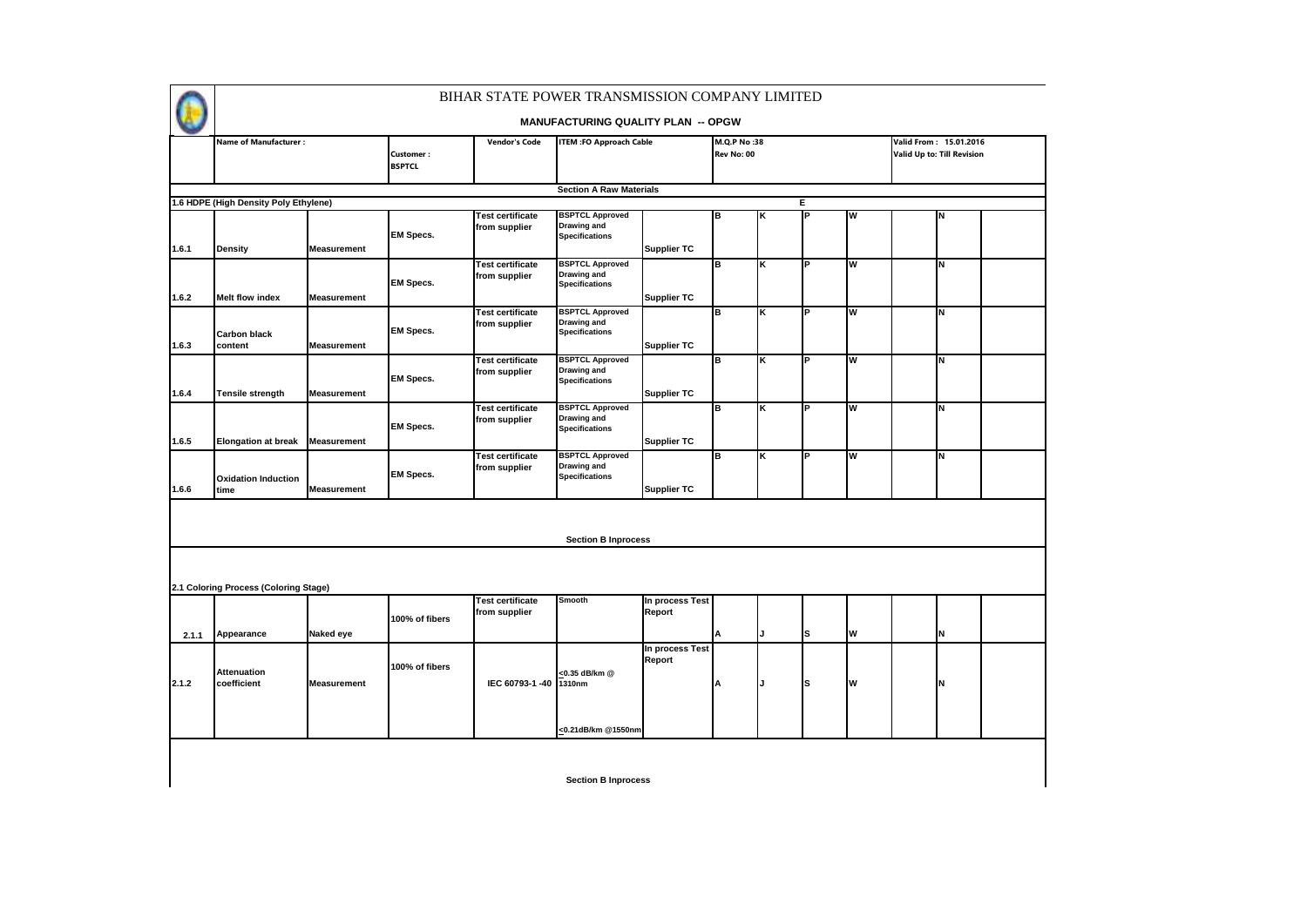

|       | <b>Name of Manufacturer:</b>                              |                    | Customer:<br><b>BSPTCL</b> | <b>Vendor's Code</b>                     | <b>ITEM :FO Approach Cable</b>                                        |                           | M.Q.P No:38<br>Rev No: 00 |    |    | Valid From: 15.01.2016<br>Valid Up to: Till Revision |  |
|-------|-----------------------------------------------------------|--------------------|----------------------------|------------------------------------------|-----------------------------------------------------------------------|---------------------------|---------------------------|----|----|------------------------------------------------------|--|
|       | 2.2 Loose Tube Buffer (Buffering Stage)                   |                    |                            |                                          |                                                                       |                           |                           |    |    |                                                      |  |
|       |                                                           |                    | 10% sample per lot         | <b>Test certificate</b><br>from supplier | Smooth                                                                | In process Test<br>Report |                           |    |    |                                                      |  |
| 2.2.1 | Appearance                                                | Naked eye          |                            |                                          |                                                                       |                           | ΙA                        | Is | Iw | N                                                    |  |
|       |                                                           |                    | 10% sample per lot         | <b>Test certificate</b><br>from supplier | 2.0 mm nominal                                                        | In process Test<br>Report |                           |    |    |                                                      |  |
| 2.2.2 | <b>Diameters</b>                                          | <b>Measurement</b> |                            |                                          |                                                                       |                           | ΙA                        | Is | Iw | N                                                    |  |
| 2.2.3 | <b>Colour scheme of</b><br>Loose tubs & optical<br>fibers | Naked eye          | 10% sample per lot         | <b>Test certificate</b><br>from supplier | <b>BSPTCL Approved</b><br><b>Drawing and</b><br><b>Specifications</b> | In process Test<br>Report |                           | Is | Iw | N                                                    |  |
| 2.2.4 | <b>Attenuation</b><br>coefficient                         | <b>Measurement</b> | 100% of fibers             | IEC 60793-1-40 1310nm                    | <0.35 dB/km @                                                         | In process Test<br>Report |                           | Is | Iw |                                                      |  |
|       |                                                           |                    |                            |                                          | <0.21dB/km @1550nm                                                    |                           |                           |    |    |                                                      |  |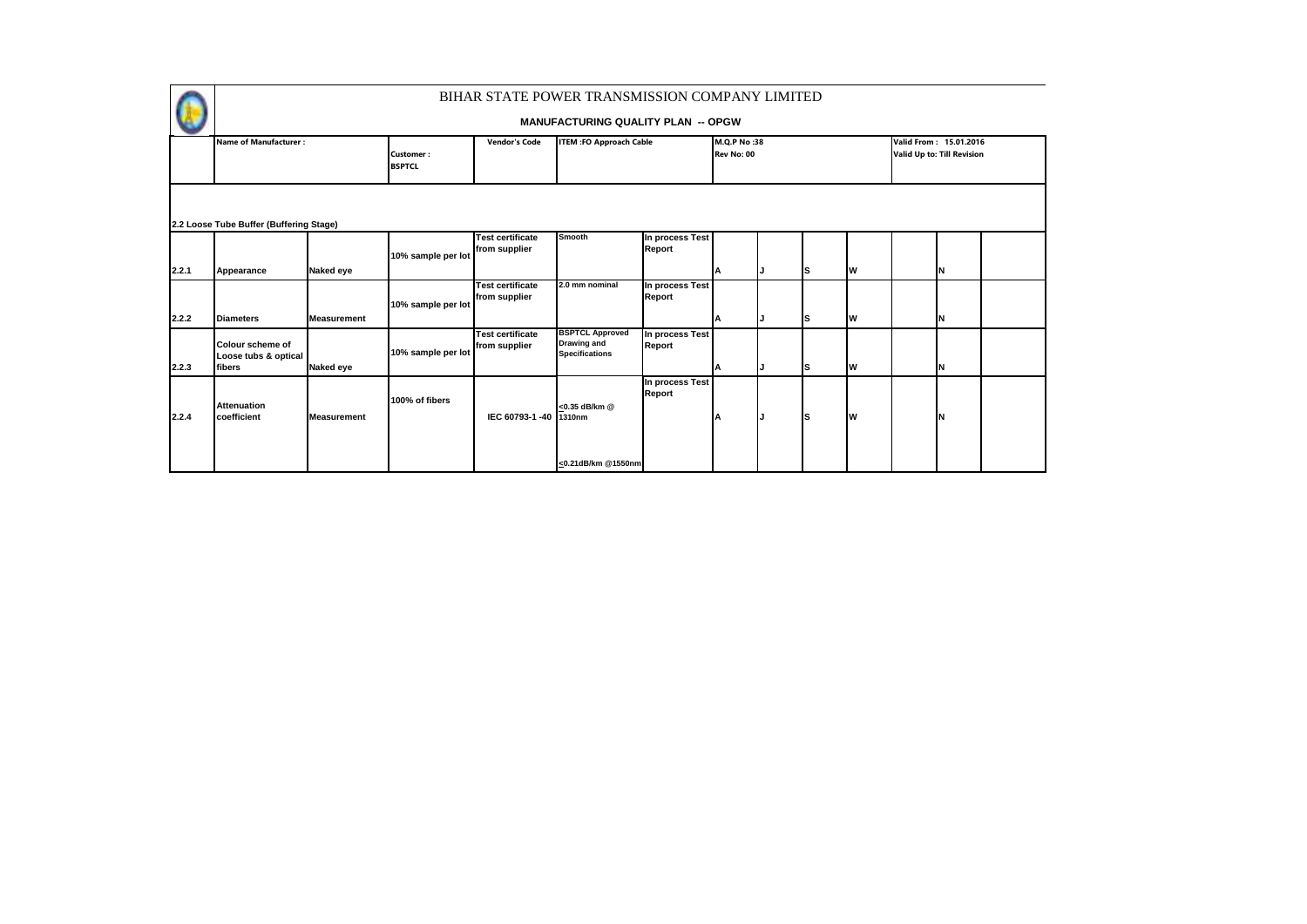|       | <b>Name of Manufacturer:</b>                           |                    | <b>Customer:</b><br><b>BSPTCL</b>   | <b>Vendor's Code</b>                                                  | <b>ITEM : FO Approach Cable</b>                                       |                           | M.Q.P No:38<br>Rev No: 00 |   |   | Valid From: 15.01.2016<br>Valid Up to: Till Revision |  |
|-------|--------------------------------------------------------|--------------------|-------------------------------------|-----------------------------------------------------------------------|-----------------------------------------------------------------------|---------------------------|---------------------------|---|---|------------------------------------------------------|--|
|       |                                                        |                    |                                     |                                                                       |                                                                       |                           |                           |   |   |                                                      |  |
|       |                                                        |                    |                                     |                                                                       | <b>Section B Inprocess</b>                                            |                           |                           |   |   |                                                      |  |
|       | 2.3 Stranding Core (Loose tube buffer stranding stage) |                    |                                     |                                                                       |                                                                       |                           |                           |   |   |                                                      |  |
|       | <b>Attenuation Co-</b><br>efficient.                   | Measurement        | 100% of fibers                      | IEC 60793-1-                                                          | <0.35 dB/km @<br>1310nm                                               | In process Test           |                           |   |   |                                                      |  |
| 2.3.1 |                                                        |                    |                                     | 40                                                                    | <0.21dB/km @1550nm                                                    | Report                    |                           | s | W | N                                                    |  |
| 2.3.2 | Colour scheme of<br>Loose tubs & optical<br>fibers     | Naked eye          | 10% sample per lot BSPTCL technical | specification                                                         | <b>BSPTCL Approved</b><br><b>Drawing and</b><br><b>Specifications</b> | In process Test<br>Report |                           | s | W | N                                                    |  |
|       |                                                        |                    |                                     |                                                                       | Section C Final Inspection (Factory Accepatcne Test)                  |                           |                           |   |   |                                                      |  |
|       |                                                        |                    |                                     |                                                                       | 3.1 Routine tests on Final FG Fiber Optic Approach cable              |                           |                           |   |   |                                                      |  |
|       |                                                        |                    | 100 % of drums                      |                                                                       | <0.35 dB/km @<br>1310nm                                               | Inprocess test<br>Report  |                           |   |   |                                                      |  |
| 3.1.1 | <b>Attenuation</b><br>Coefficient                      | <b>Measurement</b> |                                     | IEC60793-1-40                                                         | <0.21dB/km @1550nm                                                    |                           |                           | s | W |                                                      |  |
|       |                                                        |                    | 100% of drums                       |                                                                       |                                                                       | <b>FAT Report</b>         |                           |   |   |                                                      |  |
| 3.1.2 | <b>Attenuation At water</b><br>peak                    | <b>Measurement</b> |                                     | <b>BSPTCL technical</b><br>specification                              | <b>Less than Attenuation</b><br>@1310nm                               |                           |                           | s | W | Y                                                    |  |
|       |                                                        |                    | 100% of drums                       |                                                                       |                                                                       | <b>FAT Report</b>         |                           |   |   |                                                      |  |
| 3.1.3 | <b>Point Discontinuity</b>                             | Measurement        |                                     | IEC60793-1-40                                                         | $< 0.1$ dB                                                            |                           |                           | s | W | v                                                    |  |
| 3.1.4 | <b>Overall Diameter</b>                                | <b>Measurement</b> | 100 % of drums                      | <b>BSPTCL Approved</b><br>Drawing and<br><b>Specifications</b>        | $10.5 + 5%$ mm                                                        | <b>FAT Report</b>         |                           | s | W | Y                                                    |  |
|       |                                                        |                    |                                     |                                                                       |                                                                       | <b>FAT Report</b>         |                           |   |   |                                                      |  |
|       |                                                        |                    | 100 % of drums                      | <b>BSPTCL Approved</b><br><b>Drawing and</b><br><b>Specifications</b> |                                                                       |                           |                           |   |   |                                                      |  |
| 3.1.5 | <b>Sheath Thickness</b>                                | <b>Measurement</b> |                                     |                                                                       | 1.6 mm Nominal                                                        |                           |                           | s | W | I۷                                                   |  |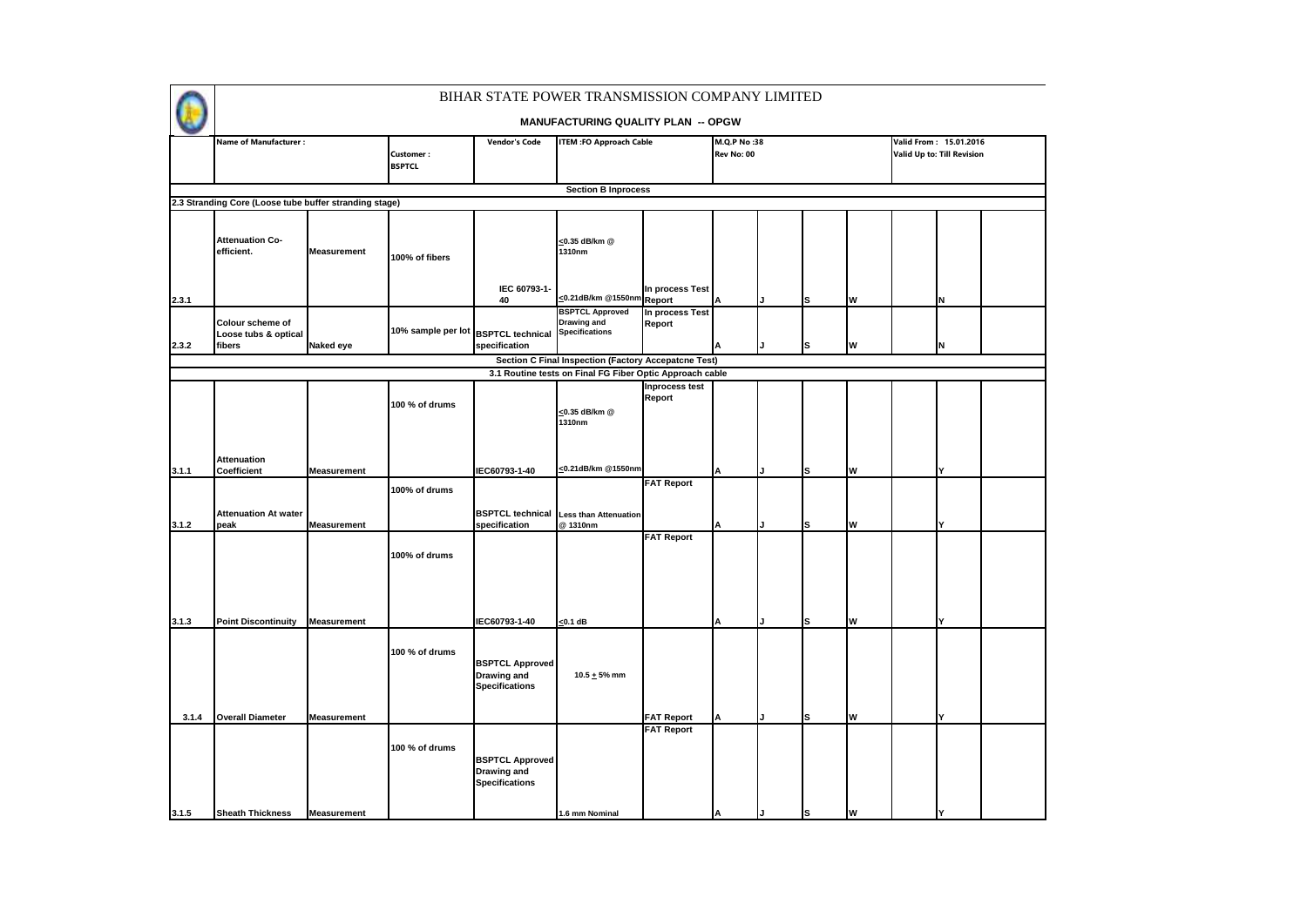|       |                                     |                    |                                   | BIHAR STATE POWER TRANSMISSION COMPANY LIMITED                 |                                                      |                                        |                           |    |     |    |                                                      |  |
|-------|-------------------------------------|--------------------|-----------------------------------|----------------------------------------------------------------|------------------------------------------------------|----------------------------------------|---------------------------|----|-----|----|------------------------------------------------------|--|
|       |                                     |                    |                                   |                                                                | <b>MANUFACTURING QUALITY PLAN -- OPGW</b>            |                                        |                           |    |     |    |                                                      |  |
|       | <b>Name of Manufacturer:</b>        |                    | <b>Customer:</b><br><b>BSPTCL</b> | <b>Vendor's Code</b>                                           | <b>ITEM :FO Approach Cable</b>                       |                                        | M.Q.P No:38<br>Rev No: 00 |    |     |    | Valid From: 15.01.2016<br>Valid Up to: Till Revision |  |
|       |                                     |                    |                                   |                                                                | Section C Final Inspection (Factory Accepatcne Test) |                                        |                           |    |     |    |                                                      |  |
|       |                                     |                    |                                   |                                                                | 3.2 Completed FO Cable                               |                                        |                           |    |     |    |                                                      |  |
|       |                                     |                    | 10% of                            |                                                                | <0.35 dB/km @<br>1310nm                              | <b>FAT Report</b>                      |                           |    |     |    |                                                      |  |
| 3.2.1 | <b>Attenuation</b><br>Coefficient   | <b>Measurement</b> | lot                               | IEC60793-1-40                                                  | <0.21dB/km @1550nm                                   |                                        |                           | п  | Ιz  | İΝ | I۷                                                   |  |
|       |                                     |                    | 10% of                            | <b>BSPTCL technical</b>                                        |                                                      | <b>FAT Report</b>                      |                           |    |     |    |                                                      |  |
| 3.2.2 | <b>Attenuation At water</b><br>peak | <b>Measurement</b> | lot                               | specification                                                  | <b>Less than Attenuation</b><br>@1310nm              |                                        |                           | ΙU | Iz. | İΝ | Y                                                    |  |
|       |                                     |                    | 10% of                            |                                                                |                                                      | <b>FAT Report</b>                      |                           |    |     |    |                                                      |  |
| 3.2.3 | <b>Point Discontinuity</b>          | <b>Measurement</b> | lot                               | IEC60793-1-40                                                  | $<$ 0.1 dB                                           |                                        | А                         | U  | Ιz  | İΝ | Y                                                    |  |
|       |                                     |                    | 10% of                            | <b>BSPTCL Approved</b><br>Drawing and<br><b>Specifications</b> | $10.5 + 5%$ mm                                       |                                        |                           |    |     |    |                                                      |  |
| 3.2.4 | <b>Overall Diameter</b>             | <b>Measurement</b> | lot<br>10% of                     | <b>BSPTCL Approved</b><br>Drawing and                          |                                                      | <b>FAT Report</b><br><b>FAT Report</b> | А                         | ΙU | Ιz  | N  | I۷                                                   |  |
| 3.2.5 | <b>Sheath Thickness</b>             | <b>Measurement</b> | lot                               | <b>Specifications</b>                                          | 1.6 mm Nominal                                       |                                        | ΙA                        | ΙU | z   | IΝ | I۷                                                   |  |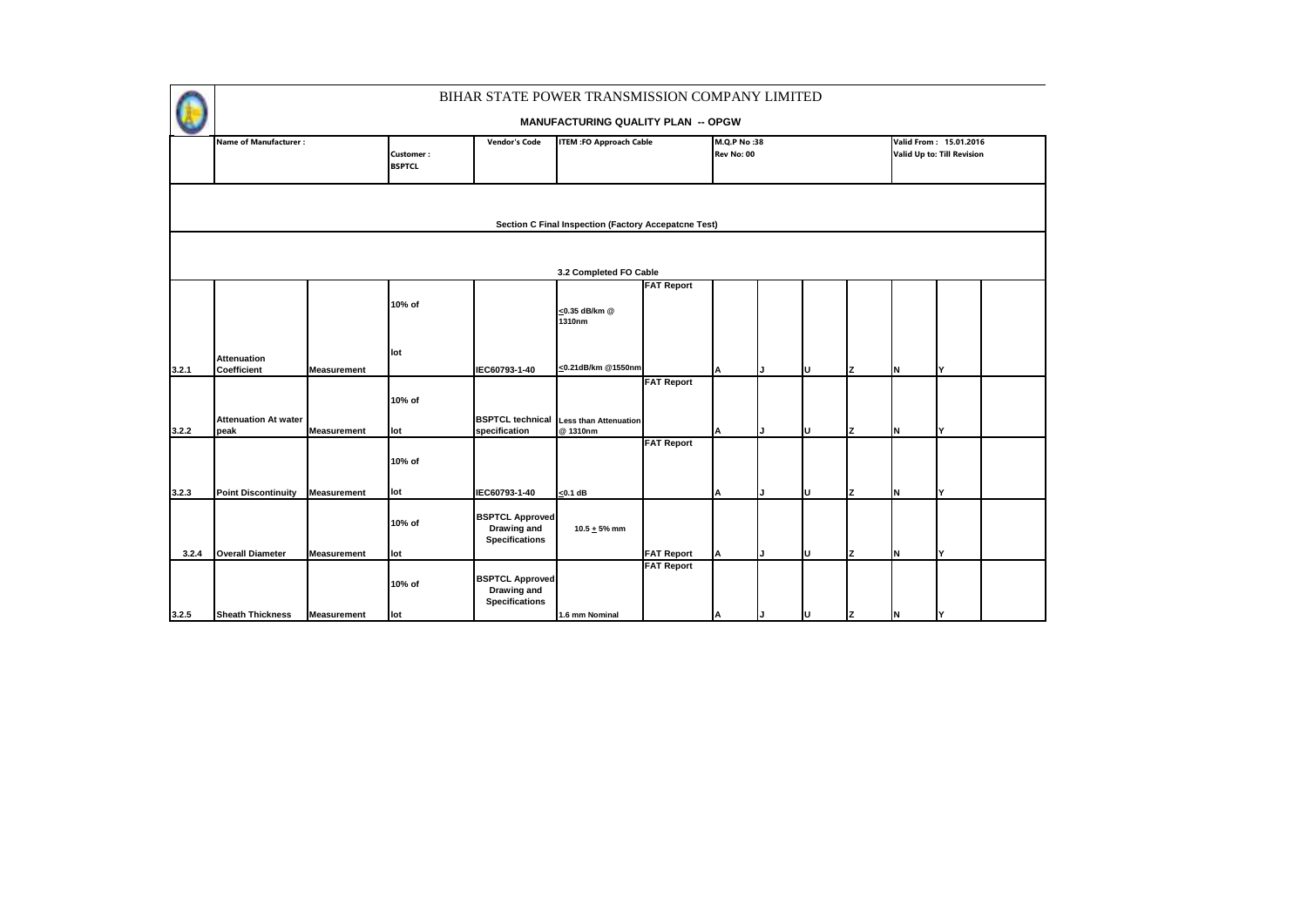|       |                                                              |                    |                            |                                                                       | BIHAR STATE POWER TRANSMISSION COMPANY LIMITED      |                   |                           |   |   |     |                                                      |  |
|-------|--------------------------------------------------------------|--------------------|----------------------------|-----------------------------------------------------------------------|-----------------------------------------------------|-------------------|---------------------------|---|---|-----|------------------------------------------------------|--|
|       |                                                              |                    |                            |                                                                       | <b>MANUFACTURING QUALITY PLAN -- OPGW</b>           |                   |                           |   |   |     |                                                      |  |
|       | <b>Name of Manufacturer:</b>                                 |                    | Customer:<br><b>BSPTCL</b> | Vendor's Code                                                         | <b>ITEM : FO Approach Cable</b>                     |                   | M.Q.P No:38<br>Rev No: 00 |   |   |     | Valid From: 15.01.2016<br>Valid Up to: Till Revision |  |
|       |                                                              |                    |                            |                                                                       | Section D Final Inspection (Factory Accepatcne Test |                   |                           |   |   |     |                                                      |  |
|       |                                                              |                    |                            |                                                                       | 4.1 Cable Drum                                      |                   |                           |   |   |     |                                                      |  |
|       |                                                              |                    | 10%of<br>lot               | <b>BSPTCL Approved</b><br>Drawing and<br><b>Specifications</b>        |                                                     |                   |                           |   |   |     |                                                      |  |
| 4.1.1 | <b>Appearance of OFAC</b><br>Cable                           | <b>Naked Eye</b>   |                            |                                                                       | Smooth                                              | <b>FAT Report</b> |                           | U | z | IN. | Y                                                    |  |
|       |                                                              |                    | 10%of<br>lot               | <b>BSPTCL Approved</b><br><b>Drawing and</b><br><b>Specifications</b> | 1200 mmx600<br>mmx800 mm or                         | <b>FAT Report</b> |                           |   |   |     |                                                      |  |
| 4.1.2 | <b>Dimensions</b>                                            | <b>Measurement</b> |                            |                                                                       | equivalent                                          | <b>FAT Report</b> |                           | υ | 7 | IN. | Y                                                    |  |
|       |                                                              |                    | 10%of<br>lot               | <b>BSPTCL Approved</b><br><b>Drawing and</b><br><b>Specifications</b> |                                                     |                   |                           |   |   |     |                                                      |  |
| 4.1.3 | <b>Material of Drum</b>                                      | <b>Measurement</b> |                            |                                                                       | <b>Wooden Drum</b>                                  | <b>FAT Report</b> |                           | U | 7 | IN. |                                                      |  |
| 4.1.4 | Sealing cable ends<br>with ends caps.                        | <b>Naked Eye</b>   | 100%of<br>lot              | <b>BSPTCL Approved</b><br>Drawing and<br><b>Specifications</b>        | Proper sealing at the<br>cable ends                 |                   |                           | U | z | IN. | Y                                                    |  |
|       | Signing by the<br>inspection official on<br>the drum details |                    | 100%of<br>lot              | <b>BSPTCL Approved</b><br><b>Drawing and</b><br><b>Specifications</b> |                                                     | <b>FAT Report</b> |                           |   |   |     |                                                      |  |
| 4.1.5 | printed on paper.                                            | <b>Naked Eye</b>   |                            |                                                                       |                                                     | <b>FAT Report</b> |                           | U | z | N   | $\checkmark$                                         |  |
|       |                                                              |                    | 100%of                     | <b>BSPTCL Approved</b><br><b>Drawing and</b>                          |                                                     |                   |                           |   |   |     |                                                      |  |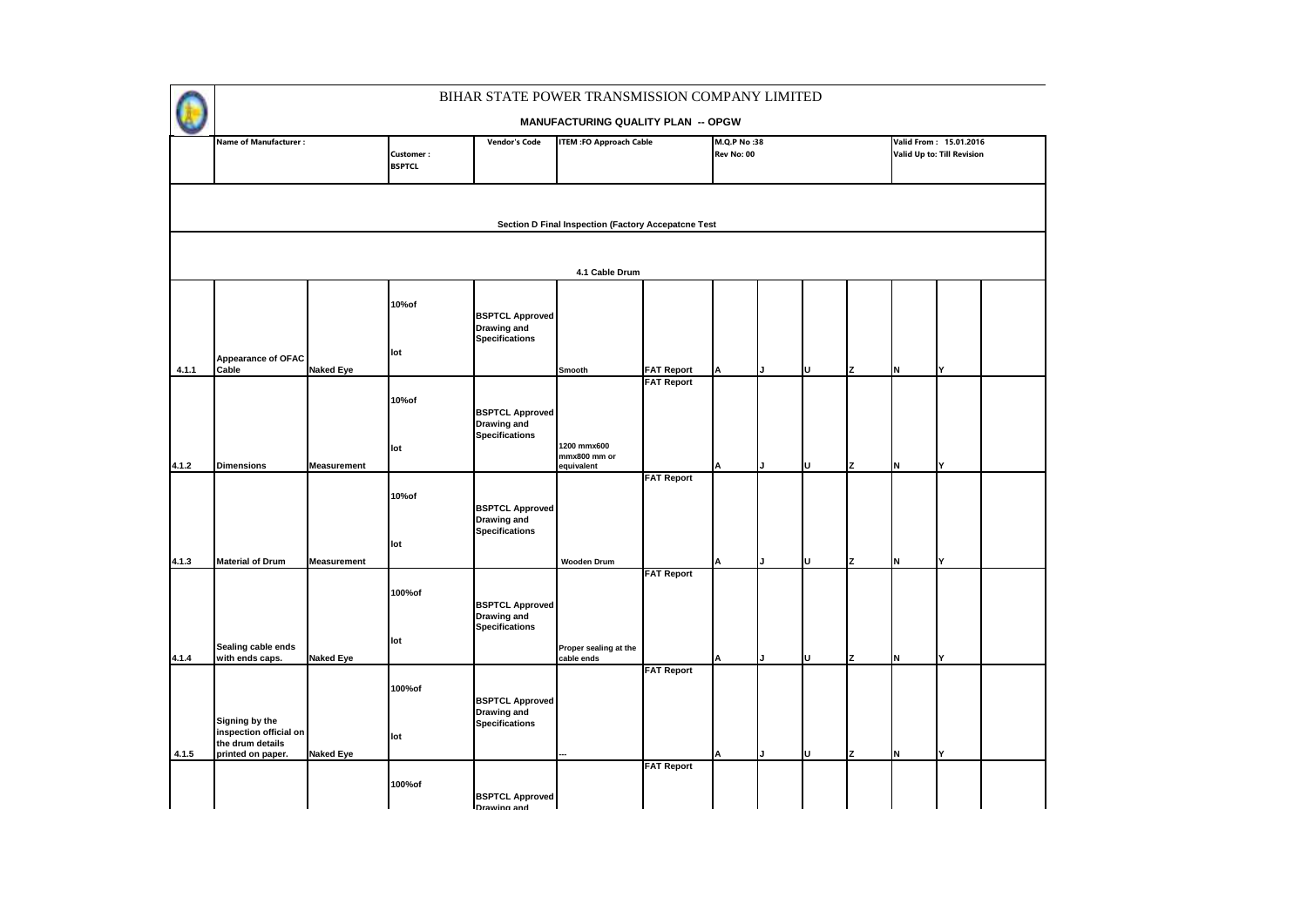

|       | Name of Manufacturer:                                                                                  |                            | <b>Vendor's Code</b>                   | <b>ITEM :FO Approach Cable</b> | <b>M.O.P No:38</b> |            |  |   | Valid From: 15.01.2016 |                            |  |  |
|-------|--------------------------------------------------------------------------------------------------------|----------------------------|----------------------------------------|--------------------------------|--------------------|------------|--|---|------------------------|----------------------------|--|--|
|       |                                                                                                        | Customer:<br><b>BSPTCL</b> |                                        |                                |                    | Rev No: 00 |  |   |                        | Valid Up to: Till Revision |  |  |
| 4.1.6 | Sealing/pasting the<br>drum details over the<br>ends cap with<br><b>Naked Eve</b><br>transparent tape. | <b>I</b> lot               | i Diawing and<br><b>Specifications</b> | -----                          |                    |            |  | ш |                        |                            |  |  |